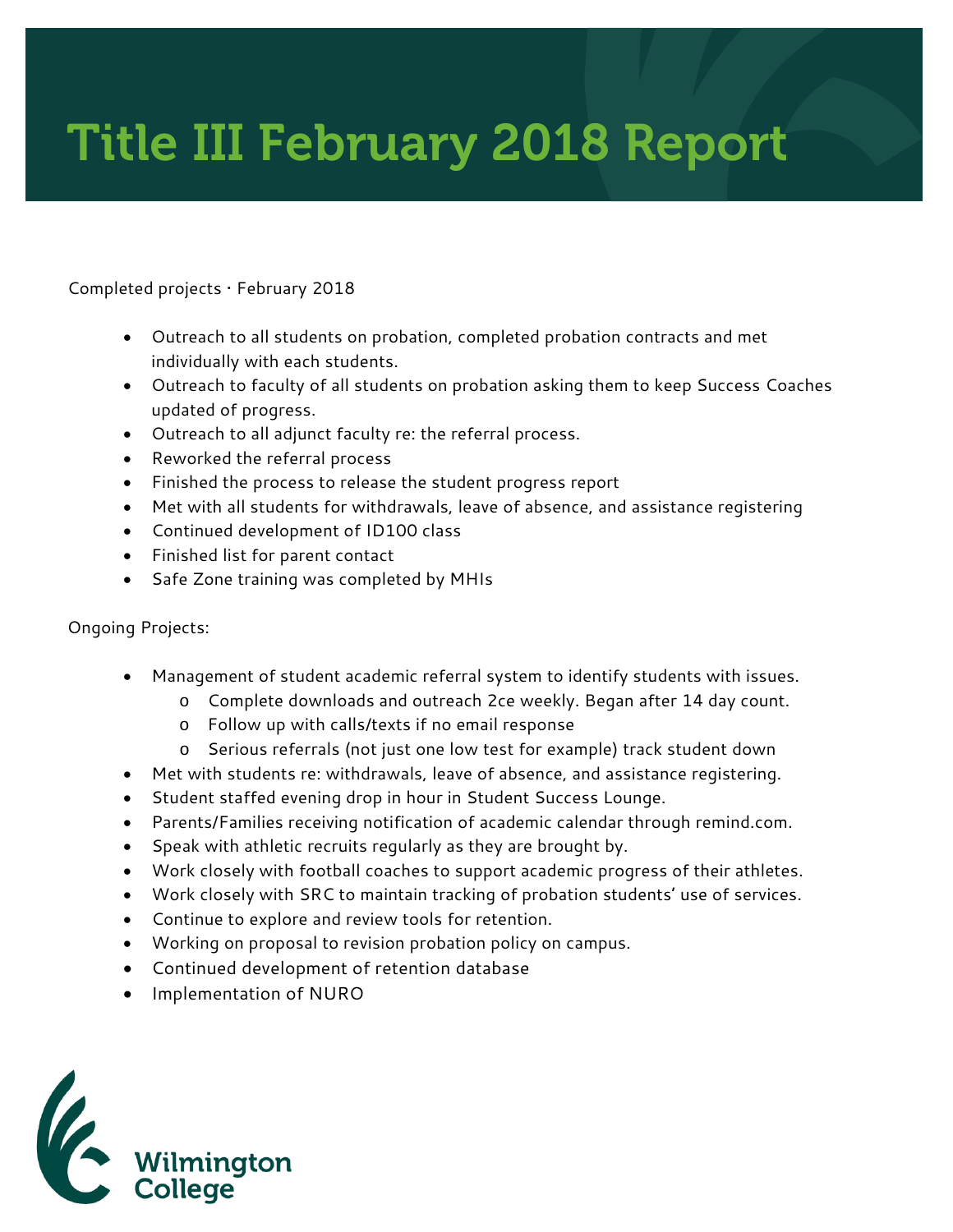## **Student Contact Update: Student Success Coaches**

In February the SSCs had 531 points of contacts. Below is the breakdown of the student contact method and reasons.

| <b>Method of Contact</b>            | #   |
|-------------------------------------|-----|
| Email                               | 233 |
| In person                           | 114 |
| Other                               | 4   |
| <b>Phone Call</b>                   | 10  |
| Text Message                        | 197 |
| <b>Reason for Contact</b>           |     |
| Academic Concerns                   | 13  |
| Academic Referral                   | 46  |
| Advising Problem/Scheduling         | 8   |
| Probation                           | 243 |
| WD/LOA                              | 10  |
| Other/reminder nudges               | 208 |
|                                     |     |
| <b>Number of Students Contacted</b> |     |
| Duplicated                          | 357 |
| Unduplicated                        | 174 |